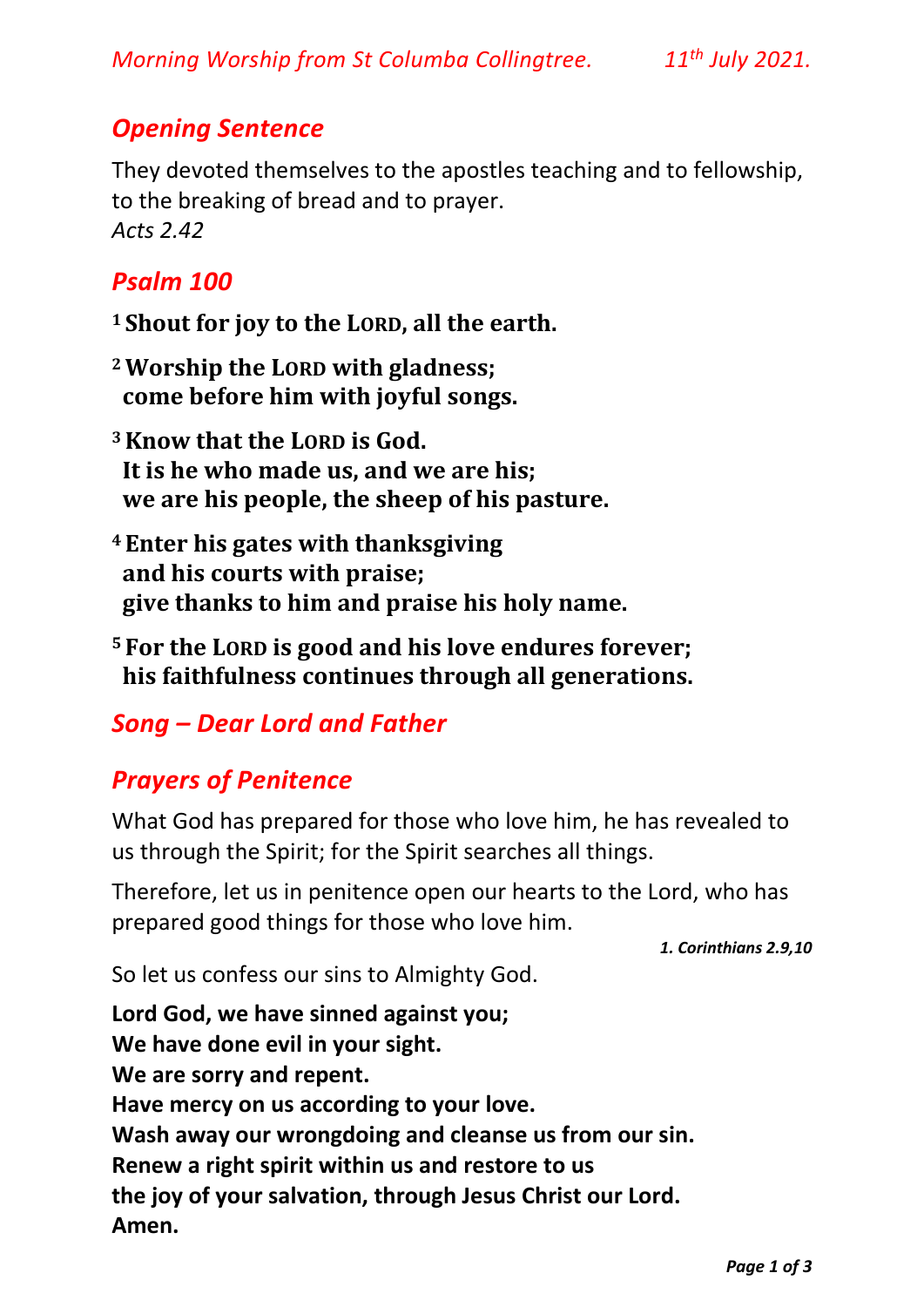### *Declaration of Forgiveness*

May Almighty God, who sent his Son into the world to save sinners, Grant us his pardon and his peace, now and forever. **Amen** 

## *Collect*

Merciful God, you have prepared for those who love you such good things as pass our understanding: pour into our hearts such love toward you that we, loving you in all things and above all things, may obtain your promises, which exceed all that we can desire; through Jesus Christ your Son our Lord, who is alive and reigns with you, in the unity of the Holy Spirit, one God, now and for ever. **Amen.**

# *Reading – Psalm 136*

This is the word of the Lord **Thanks be to God**

### *Song – Lord let your love shine through me*

#### *Reading – Matthew 6 v 25 - 31*

This is the word of the Lord **Thanks be to God**

### *Talk*

*Song – The heart of worship*